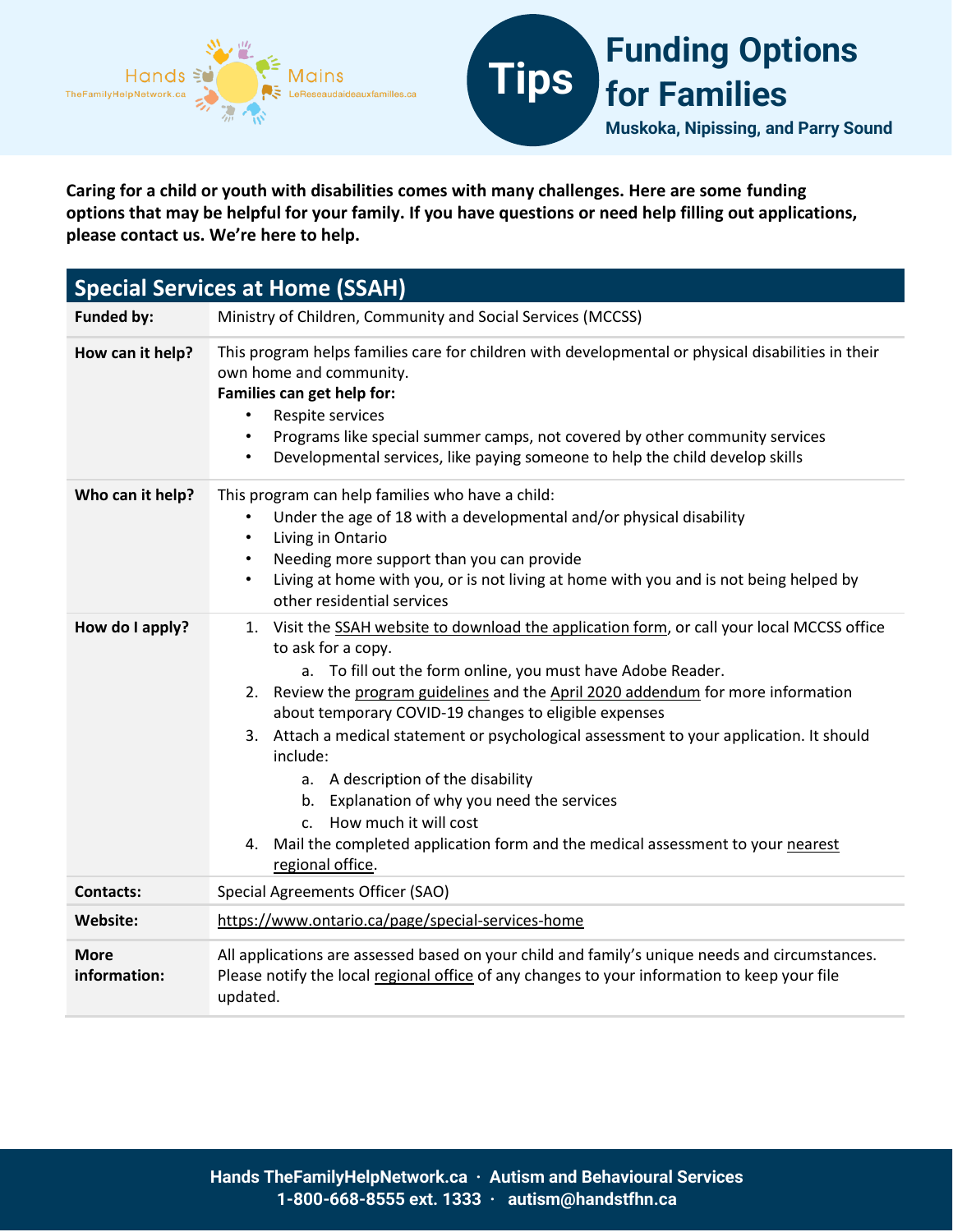



| <b>Disability Tax Credit (DTC)</b> |                                                                                                                                                                                                                                                                                                                                                                                                                                                                                                                                                                                                                                                                                                                                             |  |
|------------------------------------|---------------------------------------------------------------------------------------------------------------------------------------------------------------------------------------------------------------------------------------------------------------------------------------------------------------------------------------------------------------------------------------------------------------------------------------------------------------------------------------------------------------------------------------------------------------------------------------------------------------------------------------------------------------------------------------------------------------------------------------------|--|
| <b>Funded by:</b>                  | <b>Canadian Government</b>                                                                                                                                                                                                                                                                                                                                                                                                                                                                                                                                                                                                                                                                                                                  |  |
| How can it help?                   | If you have a child with special needs, the Disability Tax Credit (DTC) is a non-refundable tax<br>credit that helps people with disabilities, or their supporting persons reduce the amount of<br>income tax they may have to pay. People may claim the disability amount once they are eligible<br>for the DTC. This amount includes a supplement for persons under 18 years of age at the end of<br>the year. This tax credit can be transferred to a supporting family member who provided regular<br>and consistent support for one or more of the basic necessities of life such as food, shelter or<br>clothing to the person.<br>Being eligible for the DTC can open the door to other federal, provincial, or territorial programs |  |
|                                    | like:<br>Registered Disability Savings Plan<br><b>Working Income Tax Benefit</b><br>$\bullet$<br><b>Child Disability Benefit</b><br>$\bullet$                                                                                                                                                                                                                                                                                                                                                                                                                                                                                                                                                                                               |  |
| Who can it help?                   | Parents or legal guardians may apply for the DTC, if their child has a severe and prolonged<br>impairment that has lasted or is expected to last at least 12 months, and has effects of an<br>impairment that fall into one or more of the following categories:<br>Vision<br>$\bullet$<br>Life sustaining therapy<br>$\bullet$<br>Basic activities of daily living: walking, speaking, dressing, hearing, feeding, eliminating<br>$\bullet$<br>(bowel or bladder functions), mental functions, or the cumulative effect of significant<br>restrictions.                                                                                                                                                                                    |  |
| How do I apply?                    | Complete Part A of Form T2201, Disability Tax Credit Certificate.<br>1.<br>Have Part B of Form T2201 completed and certified by the child's medical practitioner.<br>2.<br>Send the completed and signed original form to the Canada Revenue Agency. *A medical<br>3.<br>practitioner can be a medical doctor, physiotherapist, optometrist, psychologist,<br>occupational therapist, speech-language pathologist, or audiologist.                                                                                                                                                                                                                                                                                                          |  |
| <b>Contacts:</b>                   | Call 1-800-959-8281                                                                                                                                                                                                                                                                                                                                                                                                                                                                                                                                                                                                                                                                                                                         |  |
| Website:                           | https://www.canada.ca/en/revenue-agency/services/tax/individuals/segments/taxcredits-<br>deductions-persons-disabilities/disability-tax-credit.html                                                                                                                                                                                                                                                                                                                                                                                                                                                                                                                                                                                         |  |
| <b>More</b><br>information:        | You may claim the disability amount on your income tax and benefit return once the person with<br>the disability is eligible for the DTC. To claim the disability amount for your child, see line 318 on<br>the return.                                                                                                                                                                                                                                                                                                                                                                                                                                                                                                                     |  |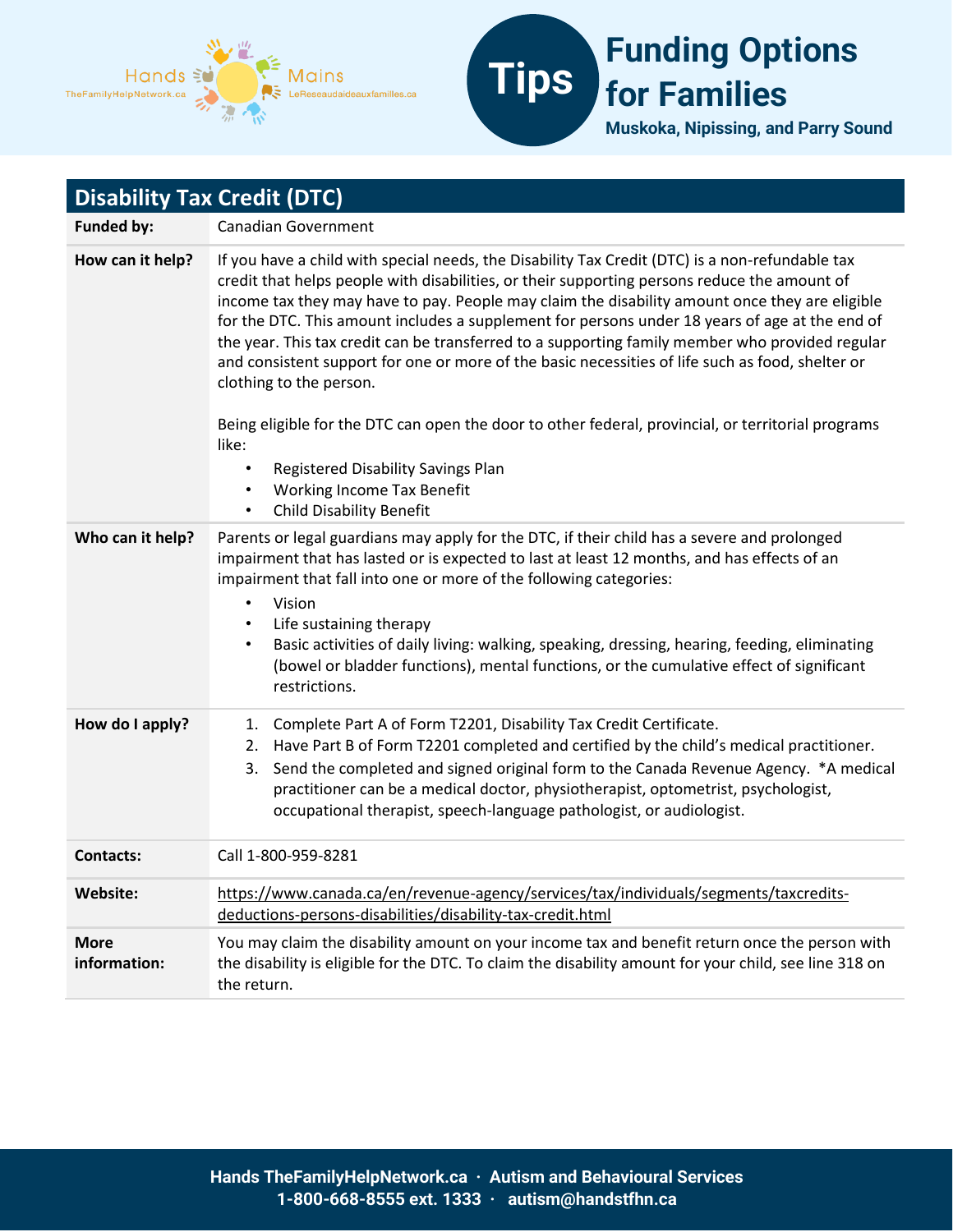



| <b>Community Living Respite</b> |                                                                                                                                                                                                                                                                                                                                                                                                                                                                                                                                                                                                      |  |
|---------------------------------|------------------------------------------------------------------------------------------------------------------------------------------------------------------------------------------------------------------------------------------------------------------------------------------------------------------------------------------------------------------------------------------------------------------------------------------------------------------------------------------------------------------------------------------------------------------------------------------------------|--|
| <b>Funded by:</b>               | Ministry of Children, Community and Social Services (MCCSS)                                                                                                                                                                                                                                                                                                                                                                                                                                                                                                                                          |  |
| How can it help?                | As a parent or caregiver of a child or youth with special needs, you may need extra support or a<br>break from time to time. If eligible, we can help you by providing funding to purchase supports,<br>including relief from the day-to-day care of your child.                                                                                                                                                                                                                                                                                                                                     |  |
| Who can it help?                | This program can help families who have a child:<br>Under 18 years of age<br>Living at home<br>$\bullet$<br>In need of intensive care and constant monitoring on a 24-hour basis<br>Medically fragile and/or technology dependent, meeting one of the following criteria:<br>$\bullet$<br>Relies on medical and technological equipment, such as mechanical ventilators, apnea<br>$\circ$<br>monitors, renal dialysis, urinary catheters, colostomy bags<br>Is administered drugs intravenously<br>$\circ$<br>Relies on tracheotomy tube care, suctioning, oxygen support or tube feeding<br>$\circ$ |  |
| How do I apply?                 | Reach out to your local Community Living for a copy of the application.                                                                                                                                                                                                                                                                                                                                                                                                                                                                                                                              |  |
| Website:                        | https://respiteservices.com/                                                                                                                                                                                                                                                                                                                                                                                                                                                                                                                                                                         |  |
| <b>More</b><br>information:     | Each Community Living across the province has unique list of available services. We urge you to<br>reach out and see what supports match your family's needs                                                                                                                                                                                                                                                                                                                                                                                                                                         |  |

| <b>Enhanced Respite Funding</b> |                                                                                                                                                                                                                                                                                                                                                              |  |
|---------------------------------|--------------------------------------------------------------------------------------------------------------------------------------------------------------------------------------------------------------------------------------------------------------------------------------------------------------------------------------------------------------|--|
| <b>Funded by:</b>               | Ministry of Children, Community and Social Services                                                                                                                                                                                                                                                                                                          |  |
| How can it help?                | Respite funding is available to families to enhance Community Living, SSAH and ACSD funding and<br>can be used in-home and out-of-home dependent on need.<br>Hands offers Special Activity funding to support a worker engaging in a community activity with a<br>child/youth with autism. We also offer Crisis funding for unexpected, short-term supports. |  |
| Who can it help?                | This program can help families who have a child:<br>Living in Muskoka, Parry Sound or Nipissing Districts<br>Under 18 years old<br>٠<br>With a diagnosis of ASD (Autism, Asperger Syndrome, PDD-NOS).<br>٠<br>*Other criteria specific to usage - see applications<br>٠                                                                                      |  |
| How do I apply?                 | Find our applications online or call Hands Autism and Behavioural Services for more information<br>at 1-800-668-8555 ext. 1333                                                                                                                                                                                                                               |  |
| <b>Contacts:</b>                | AutismRespite@handsthfhn.ca                                                                                                                                                                                                                                                                                                                                  |  |